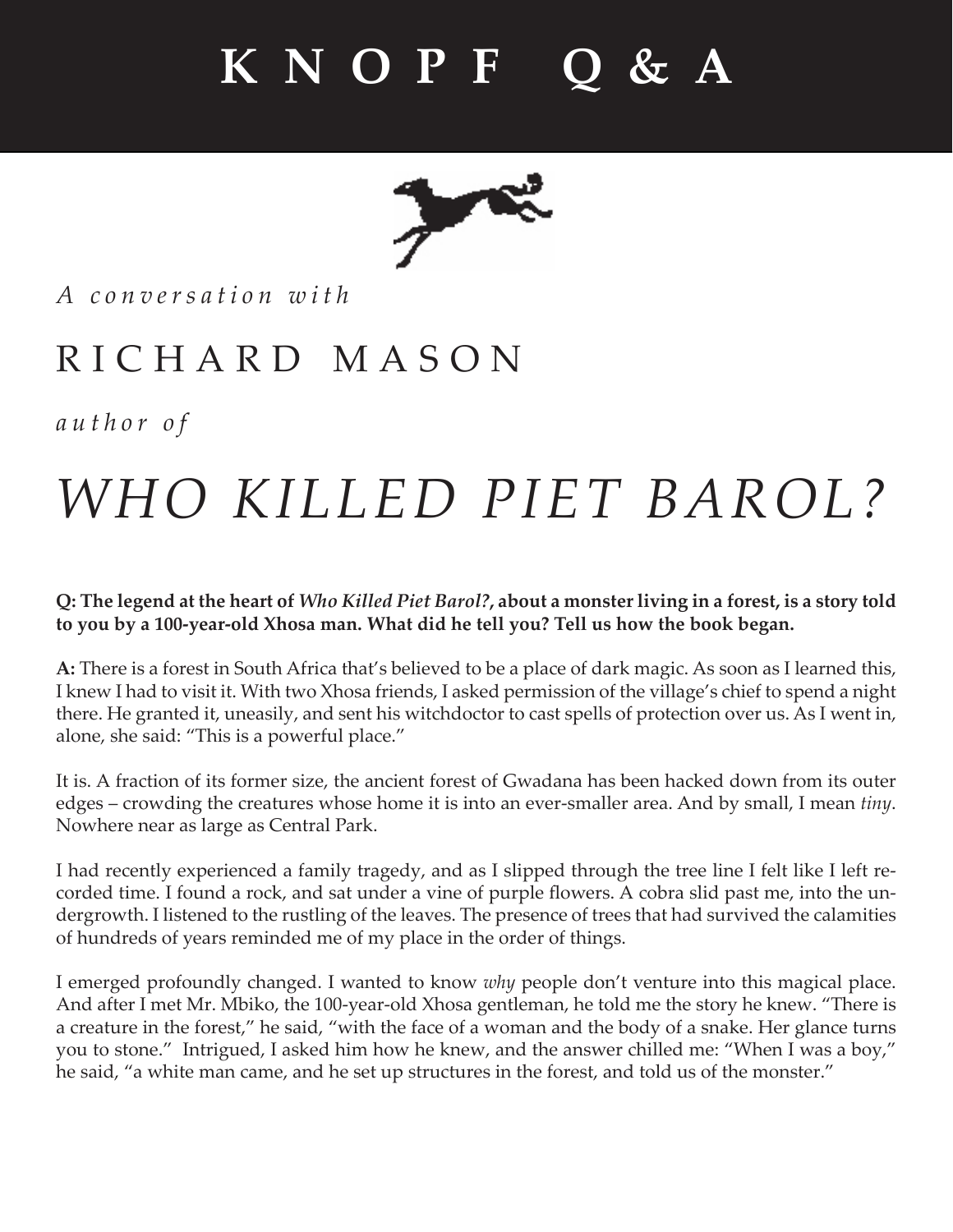#### **Q: Who was the White Man?**

**A:** That answer is lost, but he was part of a centuries-old tradition of intrepid Europeans who came to Africa, took great personal risks, and set much mischief and suffering into motion. I suspected he had reasons of his own to keep the Xhosas out of Gwadana, and that these reasons were connected with the fact that the forest is now a fraction of its former size.

I wondered what kind of person could tell a story so convincingly that it endures 100 years later. And what it does to a person's soul to tell a lie of this magnitude.

I decided to write a book about a man who could do such a thing – who would have the talent, but also the will, to set this chain of events in motion. Piet Barol came into my head, and he's been with me ever since.

#### **Q: The London** *Times* **has talked about "The complicated love-hate, race-stained relationship" between Piet Barol, the main character, and the Xhosa clansmen who lead him to Gwadana. Can you talk about the issues of race and class that are woven through the novel?**

**A:** You can't write about South Africa, or indeed about America, without discussing questions of race and class. I wanted to dramatize a particularly consequence-laden moment in South Africa's history: the passage, in 1913, of the Natives Land Act, which abolished property rights for black people in 93% (!) of the country.

It troubles me that so many in South Africa, and around the world, have forgotten the Natives Land Act – but its legacy endures. I wanted to write a story set in this turbulent time, and to chart the complex relationships between Piet, a white man who perceives himself to be poor; Luvo, a black man with a superb education, who believes in democracy and wants to overturn the Act; and Ntsina, a Xhosa raised in the old ways, who believes himself to be rich – because he has everything he needs.

The relationship starts out transactional on all sides, but becomes intimately connected – for good and ill – as the three men journey through the fabled forest.

#### **Q: How did growing up in Apartheid South Africa inform this book, and who you are?**

**A:** Although my parents were dissidents, I had a typical white colonial childhood. I lived in a house with electricity. There was always food. I loved Katy, my black nanny, dearly, but I didn't know much about her life outside our home.

I was always conscious of the injustice that meant that I got to go to a great school, while Katy's children had to cope in the radically underfunded schools reserved for black people. It's partly why later, when my first novel, *The Drowning People*, unexpectedly became a bestseller, I set up a foundation to widen access to quality education. I named it after my sister, Kay Mason, who committed suicide when I was ten; and the Kay Mason Foundation has, so far, helped 266 extraordinary kids get the educations they deserve. Some have made it from the townships through med school or to firms like McKinsey.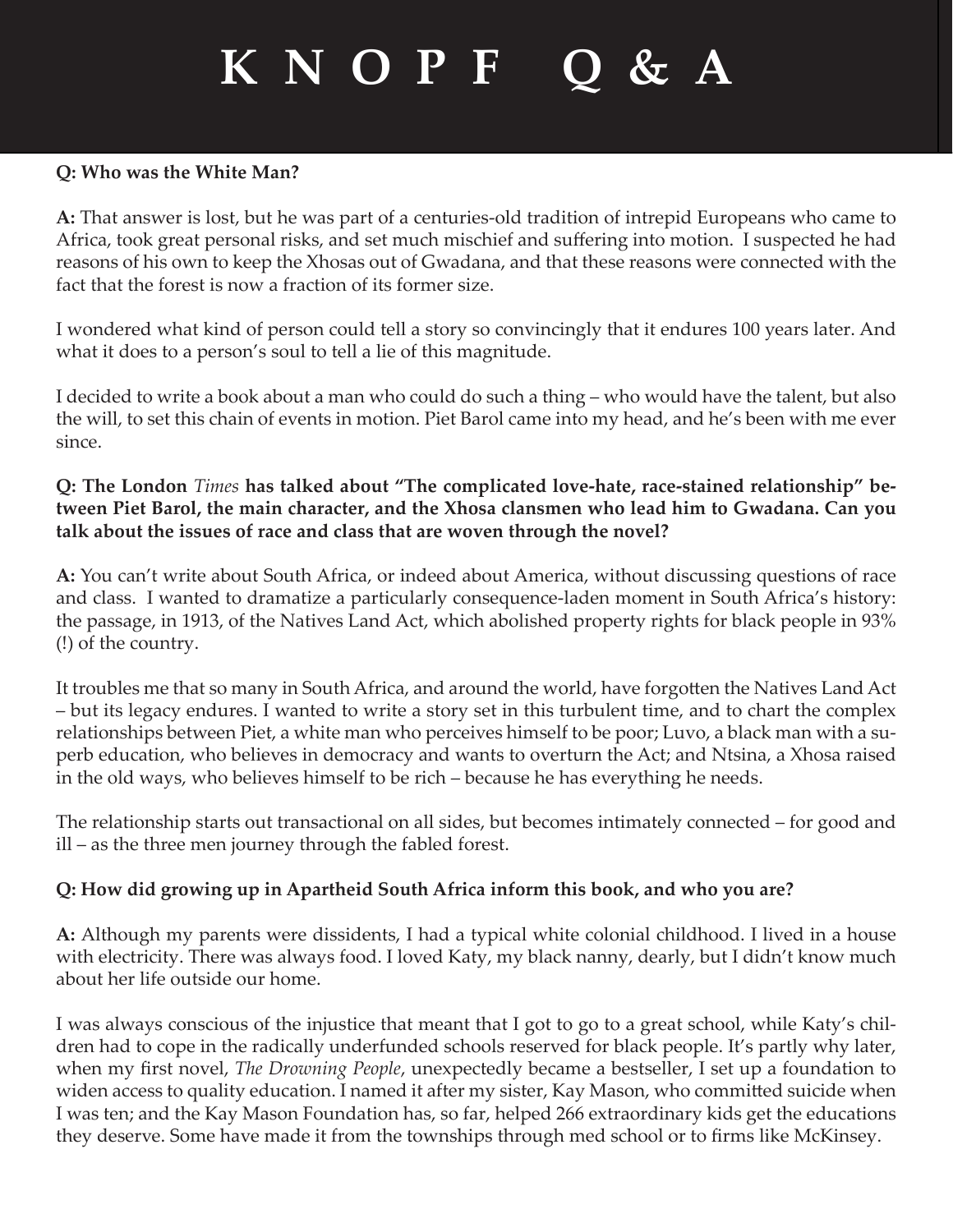As a little white boy, I spent my time reading Enid Blyton and thinking about British history. I was entirely separate from the cultures of my own country. Part of coming of age as a storyteller for me involved returning to South Africa, and going on a quest for what I had never known.

#### **Q: Many of the characters in the novel are Xhosa. Were you anxious, as a white person, about creating black characters?**

A: When Piet Barol first came to me, I knew that his journey would take him to an African village, but I couldn't create black characters. Having grown up under the Apartheid regime, I just didn't have the experience.

Fiction can convey profound truths, and I didn't want to sit in my study in London and "make up" a Xhosa village. I could have visited the Xhosa homelands and stayed with friends, but then I'd have been a guest. I couldn't have gone under the surface. You can only do that by living in a place, and involving yourself in what happens there.

#### **Q: So what did you do?**

**A:** I decided that by giving something of myself, I would somehow, as a byproduct, have whatever experience I needed to write this book. So I moved to the Eastern Cape and set up camp on a deforested hillside. I had long wanted to help out in that beautiful part of the world – where drought and HIV are widespread, and only 1% of children graduate high school with a decent education.

With two Xhosa friends, Onwaba Nkayi and Nonkazimlo Tom, without whom this book would never have been written, I helped found Project Lulutho, which means *Opportunity* in isiXhosa. The Community of Mthwaku put in 38 hectares of land, and I borrowed the money to build a campus for green business skills. A bunch of Zulus, Xhosas, white South Africans, French, German, and Americans joined me. Among them the chef from my favourite restaurant, who abandoned his Michelin-starred kitchen and cooked for us in an anthill oven.

What ensued was beautiful, and ugly; appalling and wonderful; hilarious and intensely sad, in approximately equal measure. I lived for a year under a tent at Lulutho, but it was only after fi ve years that I was ready to write a Xhosa village with warmth but no sentimentality.

#### **Q: Is Project Lulutho still going?**

**A:** I'm glad to say that Lulutho continues to thrive, though I am no longer on the Board. As *Who Killed Piet Barol?* hits the shelves, the water facilities we installed are keeping thousands of people and their livestock alive through the worst drought in a generation.

#### **Q: Did anyone help you imagine the world of** *Who Killed Piet Barol***?**

**A:** Many people did, but one person in particular stands out – a young Xhosa man named Cebisa Zono. I predict that he will be a star of South African literature.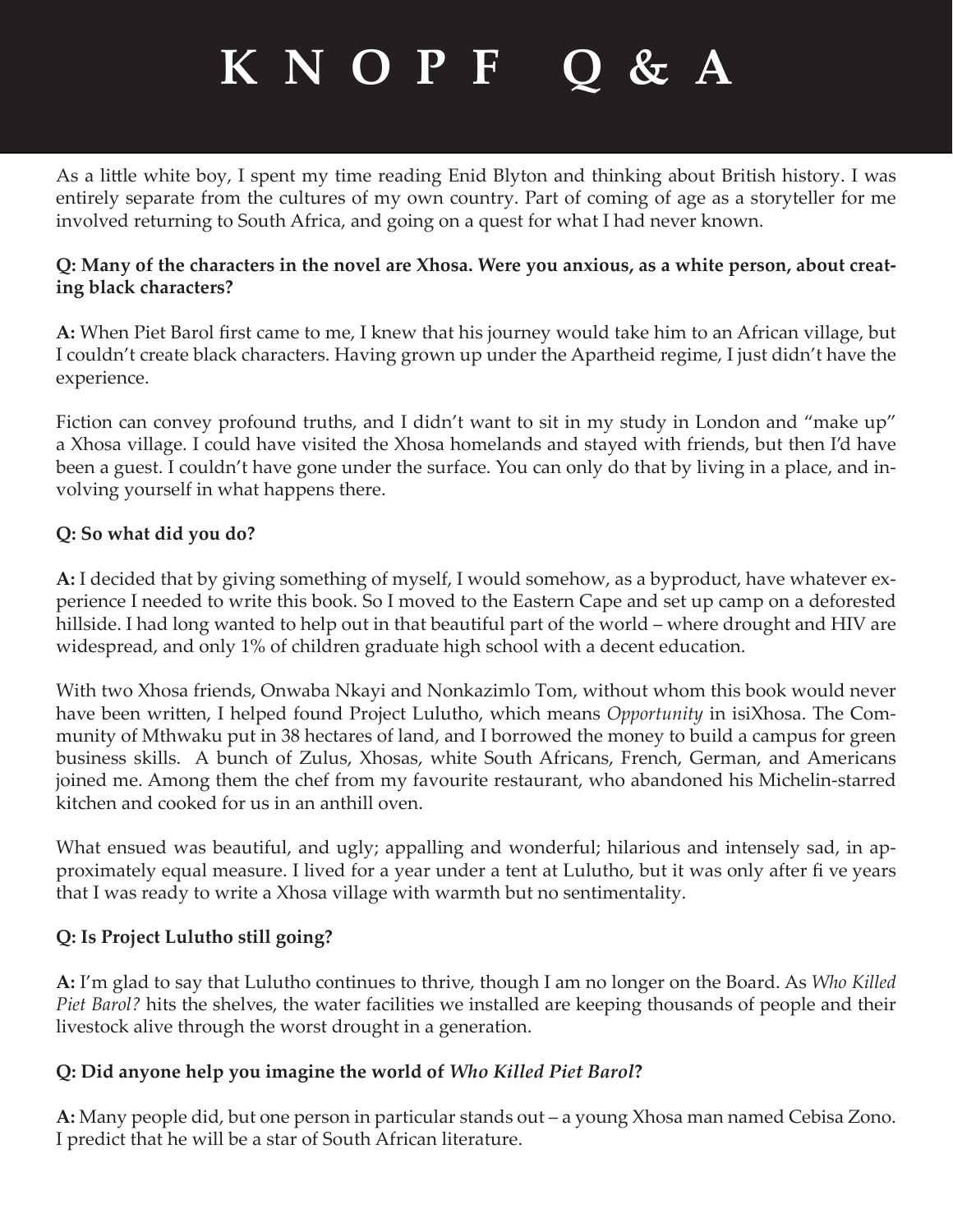Cebisa had volunteered to be an assistant chef at Project Lulutho. About six months after we set up camp, he told me that he had writtenhis first novel at the age of 21. I'd done the same in English. The bond of the storyteller united us across the differences in our life experience, and Cebisa helped me set my Xhosa characters in their cultural context.

We were aided by a remarkable book he found, abandoned, on the floor of his grandmother's hut. A book writtendecades before, containing some of the secrets of Xhosa mythology. Cebisa's cousin had been using its pages to roll joints. Needless to say, we rescued it!

Cebisa later told me that his ancestors had appeared to him in a dream and instructed him to join us. As a result, he got a scholarship to university and lived in my apartment in Cape Town for two years while he went to school and worked on his own novel.

#### **Q: In all of your books, and especially in** *History of a Pleasure Seeker* **and now with Piet and Stacey in** *Who Killed Piet Barol?***, there is a lot of sex. Some writers have diffi culty writing sex scenes – how do you write about it so convincingly?**

**A:** It's important to remember that sex is primarily a *psychological* experience – how people are feeling, as much as what they are doing. Sex is so integral to the human experience that the novelist can't ignore it.

I can write about sex from a man's point of view, but I also want to get in the heads of my female characters. I've found a lot of women are happy to speak candidly on that topic. One of the best "research" conversations I ever had took place on a plane, flying to Dallas. I was sitting between a woman and a man. She asked me what I did for a living, and then what I was writing about. I told her I was writing a scene in which a middle-aged woman and a twenty-something man had the best afternoon of their lives with one another. We began discussing certain, ahem, technical aspects – and got so engrossed that the man on my left got up and moved! Perhaps he had learned how he'd been failing his wife, all these years…

#### **Q: Piet has featured in one of your previous books. Will there be more to his story? What is next for you?**

**A:** I've been working on *Who Killed Piet Barol?* for the past ten years and can't imagine Piet being out of my life. Readers tell me how much they love him – even though he provokes complex feelings. He's a scoundrel, but he's very tender-hearted; a man who feels things deeply. He has unusual skills he can't quite control.

I'm currently working on a TV series about Piet, based on *History of a Pleasure Seeker* and *Who Killed Piet Barol?*, with BAFTA-winning director Philippa Lowthorpe. You haven't seen the last of him by any means!